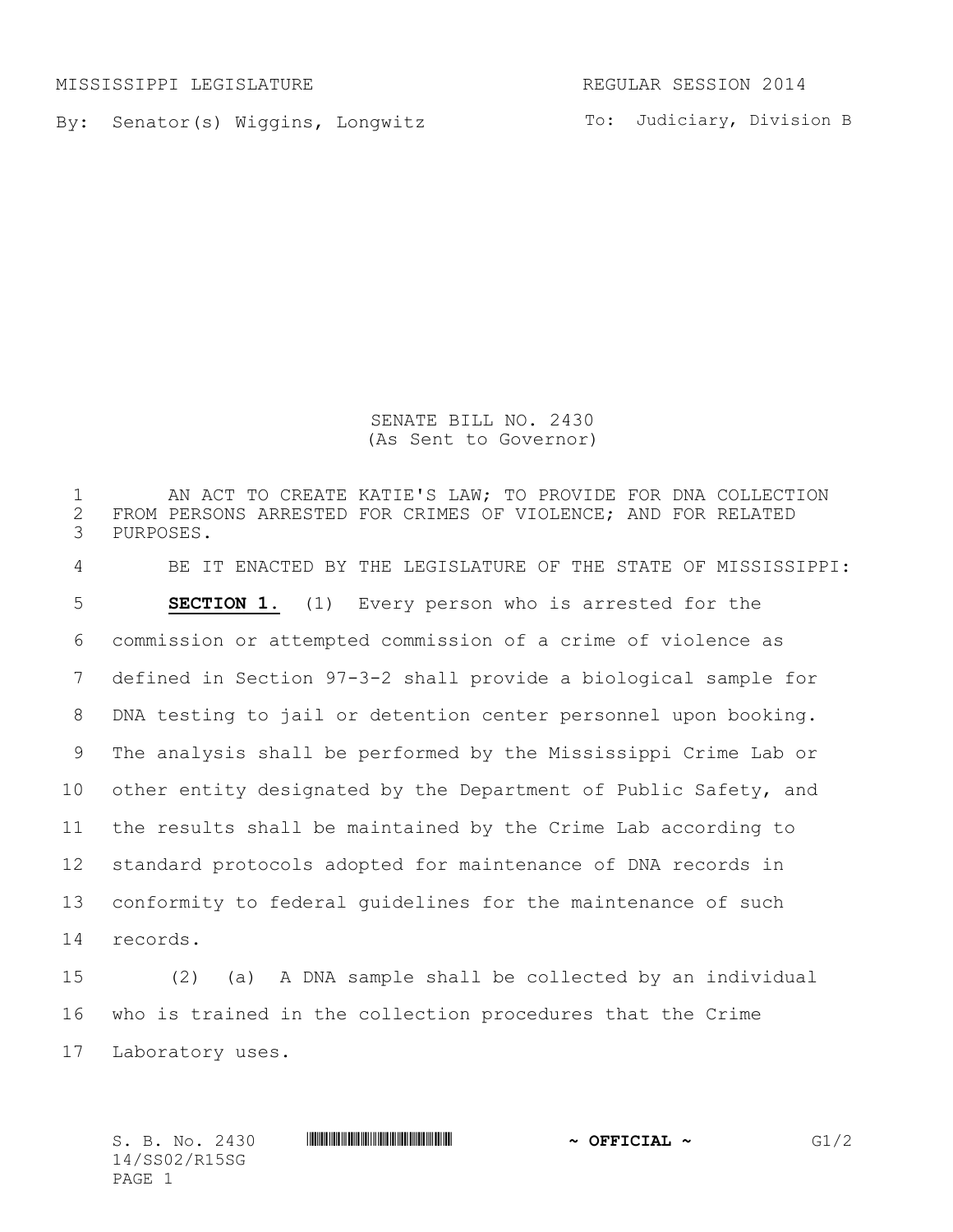(b) The clerk of the court shall notify the Crime Lab of the final disposition of criminal proceedings. The Crime Lab shall destroy the sample and delete from the database all records thereof if there is no other pending qualifying warrant or capias for an arrest or felony conviction that would require that the sample remain in the DNA data bank and:

 (i) The charge for which the sample was taken is dismissed;

 (ii) The defendant is acquitted at trial or convicted of a lesser-included misdemeanor offense that is not an offense listed in this section;

 (iii) No charge was filed within the statute of limitations, if any; or

 (iv) No conviction has occurred, at least three (3) years have passed since the date of arrest, and there is no active prosecution.

 (3) (a) Any person who, without authority, disseminates information contained in the DNA data bank shall be guilty of a misdemeanor.

 (b) Any person who disseminates, receives, or otherwise uses or attempts to use information in the DNA data bank, knowing that the dissemination, receipt or use is for a purpose other than as authorized by law, shall be guilty of a misdemeanor.

14/SS02/R15SG PAGE 2

S. B. No. 2430 \*SS02/R15SG\* **~ OFFICIAL ~**